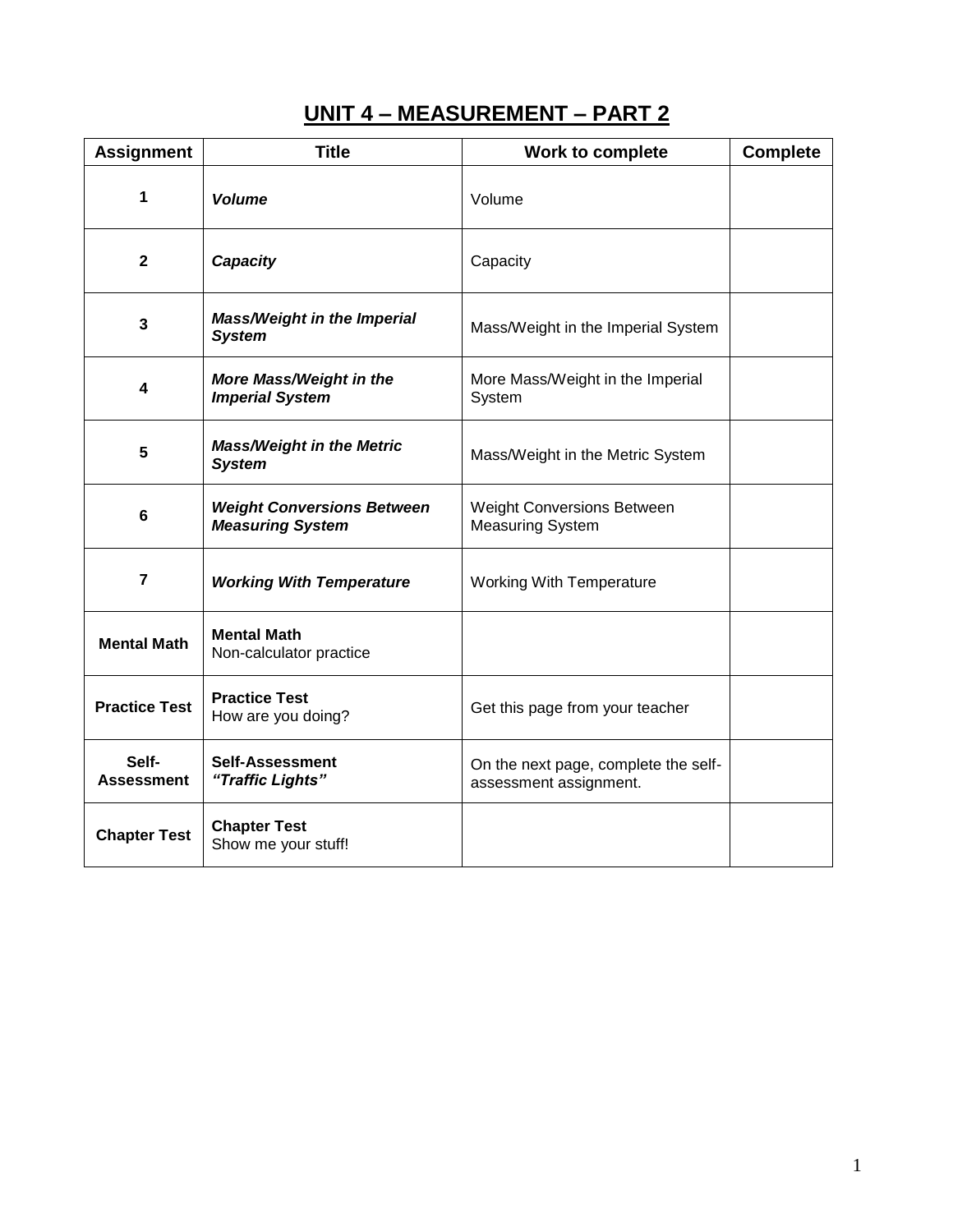# **Traffic Lights**

In the following chart, decide how confident you feel about each statement by sticking a red, yellow, or green dot in the box. Then discuss this with your teacher *BEFORE* you write the test.

| <b>Statement</b>                                                                                                      |  |
|-----------------------------------------------------------------------------------------------------------------------|--|
| After completing this chapter;                                                                                        |  |
| I can calculate the volume of a three-dimensional object in metric and<br>imperial units                              |  |
| I can understand the difference between mass and weight, and<br>understand why we often use the terms interchangeably |  |
| I can calculate mass and weight in both the SI and the Imperial systems                                               |  |
| I can convert mass and weight within the SI system and the Imperial<br>system                                         |  |
| I can convert mass and weight between the SI and the Imperial system<br>and vice versa                                |  |
| I can use conversion factors to convert between volume and mass                                                       |  |
| I understand the difference between the Celsius and the Fahrenheit<br>temperature scales                              |  |
| I can convert from degrees Celsius to degrees Fahrenheit and vice<br>$\bullet$<br>versa                               |  |

#### **Vocabulary: Unit 4**

capacity Celsius  $(^0C)$ Fahrenheit  $(^0$ F) gram (g) kilogram (kg) mass ounce (oz) pound (lb) temperature ton (tn) tonne (t) weight volume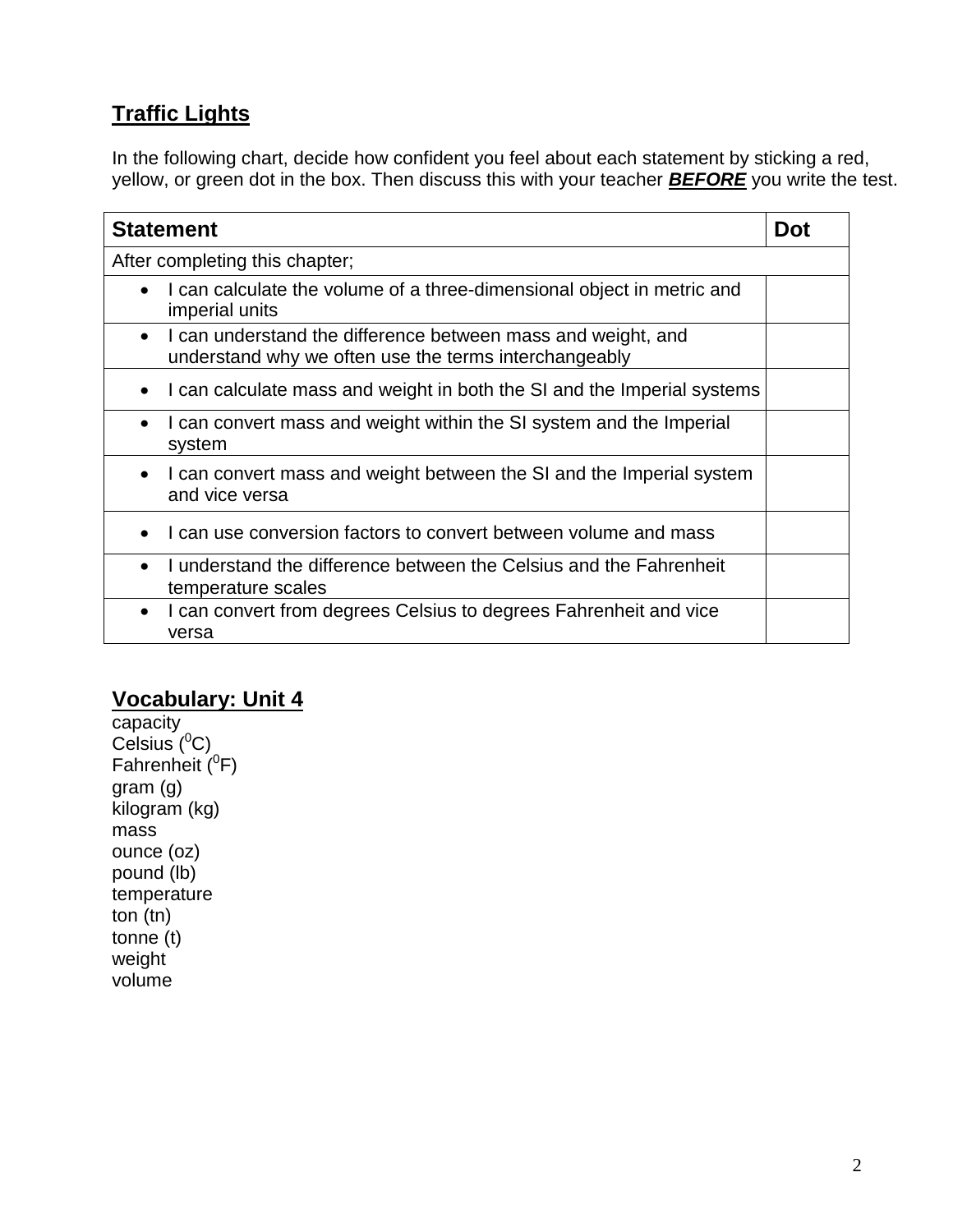### **VOLUME**

The volume of an object is the amount of space it occupies. There are specific formulas used to find the volume of different geometric solids. Just as area is expressed in square units, volume is ALWAYS expressed in cubic units;  $-$  cm<sup>3</sup>, in<sup>3</sup>, m<sup>3</sup>, etc. In equations, the symbol for volume is a capital  $v \rightarrow V$ .

**Example 1: Calculate the volume of the rectangular solid below.** 

#### Solution:

Rectangular Solid:

Volume is calculated by multiplying length times width times height.



Example 2: Bob runs a landscaping business. He needs to cover a garden that is 10.8 m by 9.5 m with 10 cm of topsoil. What is the volume of topsoil he needs? If soil costs  $$18.75/m<sup>3</sup>,$  and Bob must buy whole m<sup>3</sup>, how much will it cost Bob?

Solution: 1) Calculate the volume needed. To do this, convert the depth of the topsoil from centimetres to metres and then calculate the volume for the garden.

10 cm  $\div$  100 = 0.1 m

- Volume =  $10.8$  m  $\times$  9.5 m  $\times$  0.1 m  $= 10.26$  m<sup>3</sup>
- 2) Calculate the cost of this volume of topsoil.

10.26  $m^3$  rounds to 11  $m^3$ 11 m<sup>3</sup>  $\times$  \$18.75 = \$206.25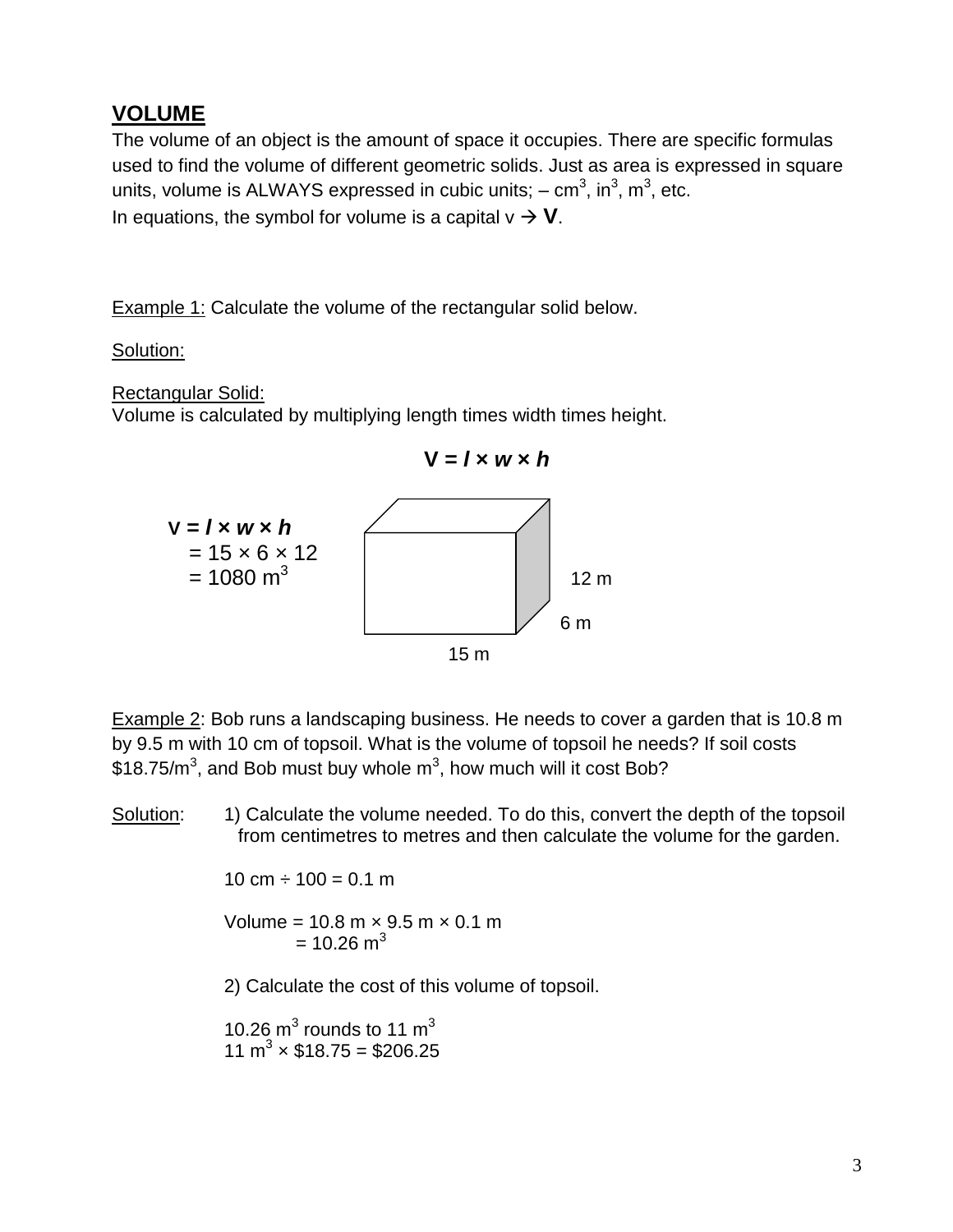As with square units, cubic units for volume can be converted within a measurement system – metric or imperial. To convert within a system, like m<sup>3</sup> to cm<sup>3</sup>, or in<sup>3</sup> to ft<sup>3</sup>, first change the original linear units to the desired unit and then calculate the volume in the new units.

Example 1: A bale of hay measures 15" by 24" by 36". What is the volume of a bale of hay in cubic inches and cubic feet?

Solution: 1) Calculate the volume in cubic inches. Volume = 15 in  $\times$  24 in  $\times$  36 in = 12 960 in<sup>3</sup>

> 2) Change the dimensions from inches to feet.  $15 \div 12 = 1.25$  ft  $24 \div 12 = 2$  ft  $36 \div 12 = 3$  ft

3) Calculate the volume in the new units. Volume = 1.25 ft  $\times$  2 ft  $\times$  3 ft = 7.5 ft<sup>3</sup>

- Example 2: An aquarium is 17 cm wide and 35 cm long. If it is filled 23 cm deep, what is the volume of the water in the aquarium in  $cm<sup>3</sup>$  and  $m<sup>3</sup>$ ?
- Solution: 1) Calculate the volume in cubic centimetres. Volume = 17 cm  $\times$  35 cm  $\times$  23 cm = 13 685 cm<sup>3</sup>

2) Change the dimensions from centimetres to metres.  $17 \div 100 = 0.17$  m  $35 \div 100 = 0.35$  m  $23 \div 100 = 0.23$  m

3) Calculate the volume in the new units. Volume = 0.17 m  $\times$  0.35 m  $\times$  0.23 m t = 0.013685 m<sup>3</sup>

If you are given the volume without the individual dimensions, use the following concept to convert between measurements.

Consider the cube to the right. It has side lengths of 10 mm or 1 cm. When finding the volume of this cube, we could use either measurement.



Volume =  $s \times s \times s$  $V = 10$  mm  $\times$  10 mm  $\times$  10 mm  $OR$   $V = 1$  cm  $\times$  1 cm  $\times$  1 cm 10 mm = 1 cm  $= 1000$  mm<sup>3</sup>  $= 1$  cm<sup>3</sup> Therefore, 1 cm $^3$  = 1000 mm $^3$ 

The following are also true based on this example.

1 yd<sup>3</sup> = 27 ft<sup>3</sup> 1 yd<sup>3</sup> = 46 656 in<sup>3</sup> 1 ft<sup>3</sup> = 1728 in<sup>3</sup>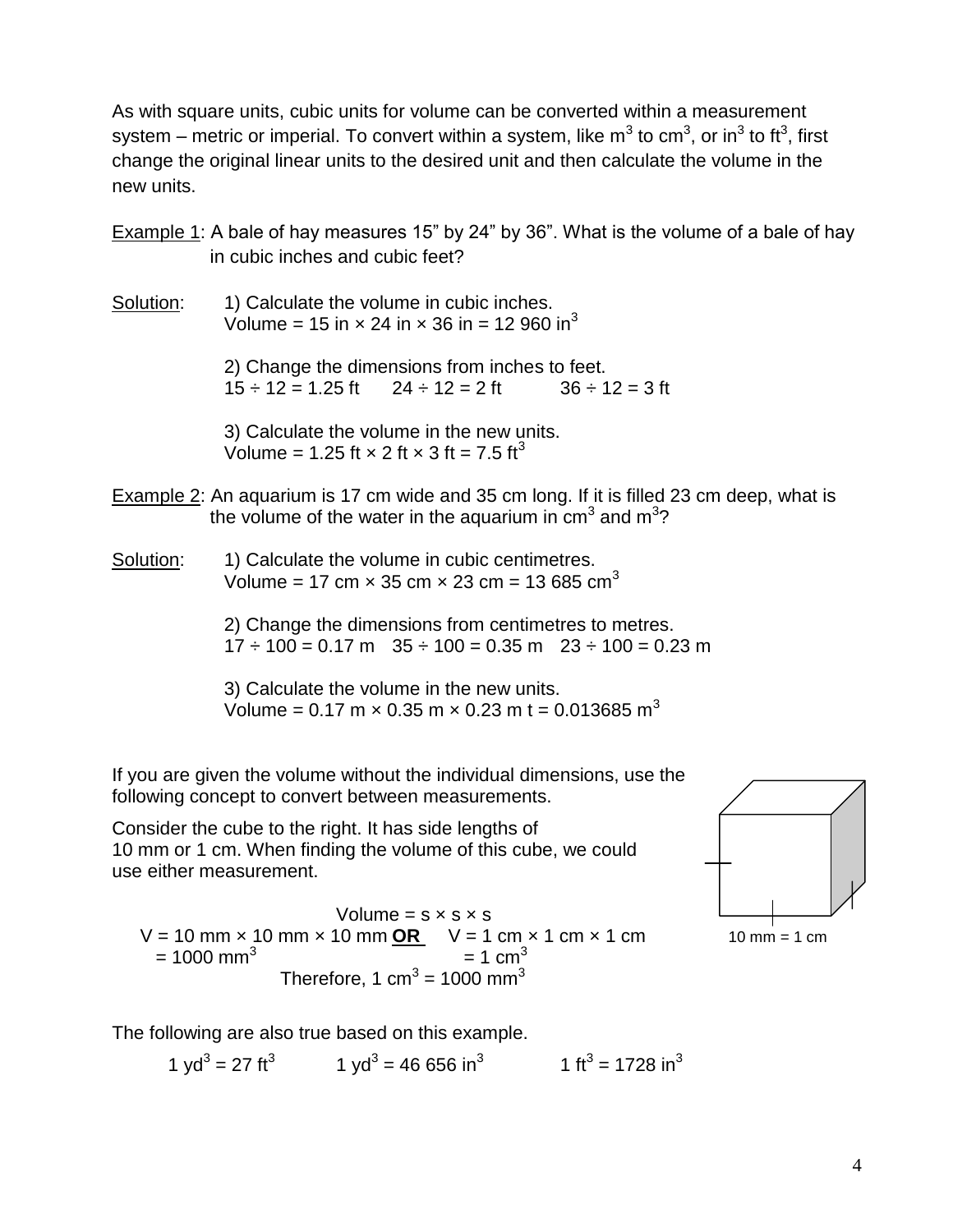# **ASSIGNMENT 1 – VOLUME**

1) Calculate the volume as indicated.



2) A box 3 in.  $\times$  4 in.  $\times$  6 in. is filled with paper clips. Will the contents of this box fit into a cube that has sides of 4 in. each? Hint: find the volume of each box.

3) The volume of Samantha's hockey bag is 8288 cubic inches (in<sup>3</sup>). What is the volume in cubic feet ( $\text{ft}^3$ ), to the nearest whole cubic foot?

- 4) Ryan is using a wheelbarrow that holds 3 cubic feet of soil.
	- a) How many cubic yards will his wheelbarrow hold?
	- b) If Ryan takes 32 loads with his wheelbarrow, how many cubic yards of soil will he move?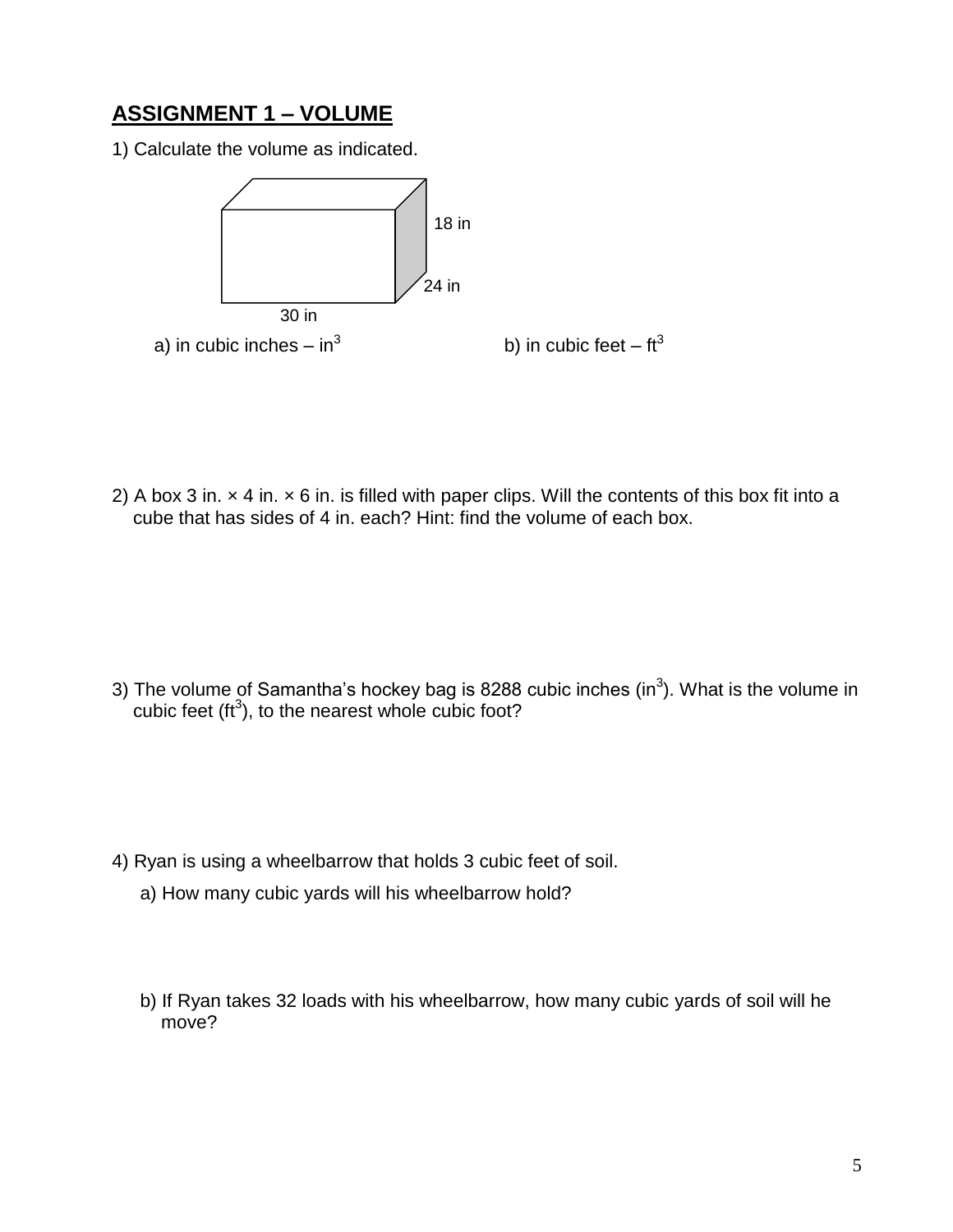# **CAPACITY**

**Capacity** is the maximum amount that a container can hold. It is related to volume in that the capacity of a container can be the volume of the container. But capacity is most often used with liquid measurements.

In the metric system of measurement, the base unit for capacity is the litre, L. We commonly use milliletres to measure capacity, too, and this is abbreviated mL. One litre equals 1000 mL. One mL also equals one cubic centimetre, but when using capacity, this is abbreviated as "cc" rather than "cm $3"$ .

> $1 L = 1000$  mL  $1 L = 1000$  cc  $1 mL = 1 cc$

In imperial units, capacity is measured in gallons, quarts, pints, cups, and fluid ounces. These relationships are detailed below.

> 1 gallon  $=$  4 quarts (qt) 1 quart =  $2$  pints (pt) 1 pint  $= 2$  cups (c) 1 bushel (bu) =  $8$  gal

Now it gets a bit confusing. There are two different sizes for a gallon: a British (UK) gallon and an American (US) gallon.

A British gallon (UK) is approximately 4.5 L and 1 UK pint = 20 fluid ounces (UK). An American gallon is smaller. It is approximately  $3.8$  L and 1 pint = 16 fluid ounces.

| 1 cup $(US) = 8$ fl oz | 1 gal $(US) = 3.8 L$ |
|------------------------|----------------------|
| 1 cup (UK) = 10 fl oz  | 1 gal (UK) = $4.5 L$ |

Other liquid relationships used for recipes include:

1 teaspoon (tsp) =  $5$  mL 1 tablespoon (tbsp) =  $15$  mL 1 fl  $oz = 2$  tablespoons (tbsp) 1 tablespoon (tbsp) =  $3$  teaspoons (tsp) 1  $cup = 250$  mL

Use these conversions and the ones in the Data Book when converting units.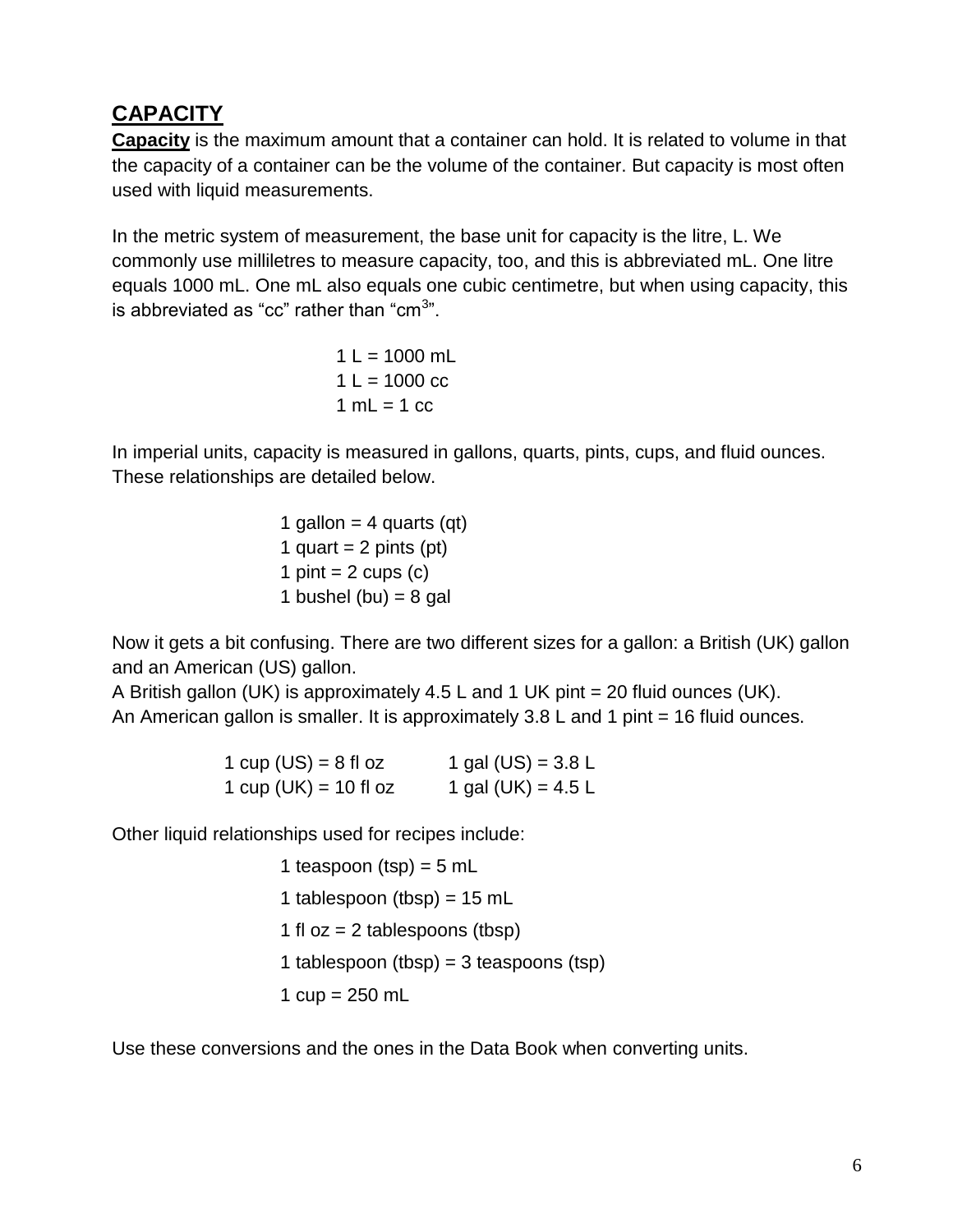Example 1: Convert the following measurements:

a) 500 mL into cups b) 1.25 mL into teaspoons

c)  $5$  fl oz (US) into cups d)  $25$  L into gal (US)

Solution: Use proportions and the proper conversions to make accurate calculations.

a) <u>mL 250</u> = 500  $x = 1 \times 500 \div 250 = 2$  cups cups 1 *x*

While this is a relatively easy conversion, if you get in the habit of setting these problems like this, you will not run into difficulty when they get more complicated.

b) mL 5 = 1.25  
\n
$$
x = 1 \times 1.25 \div 5 = 0.25 \text{ tsp}
$$
  
\nc) floz 8 = 5  
\ncups 1 x  
\n $x = 1 \times 5 \div 8 = 0.625 \text{ cups}$   
\nd) uL 3.8 = 25  
\n $x = 1 \times 5 \div 8 = 0.625 \text{ cups}$   
\n $x = 1 \times 25 \div 3.8 = 6.58 \text{ gal (US)}$ 

Example 2: Convert the following measurement:

a) 1000 mL into pints

Solution: Use proportions and the proper conversions to make accurate calculations. Some conversions take 2 or more steps

a)  $mL$  250 = 1000  $x = 1 \times 1000 \div 250 = 4$  cups cups  $1$  *x* cups  $2 = 4$   $x = 1 \times 4 \div 2 = 2$  pints  $\frac{\text{cups}}{\text{pints}}$   $\frac{2}{1} = \frac{4}{x}$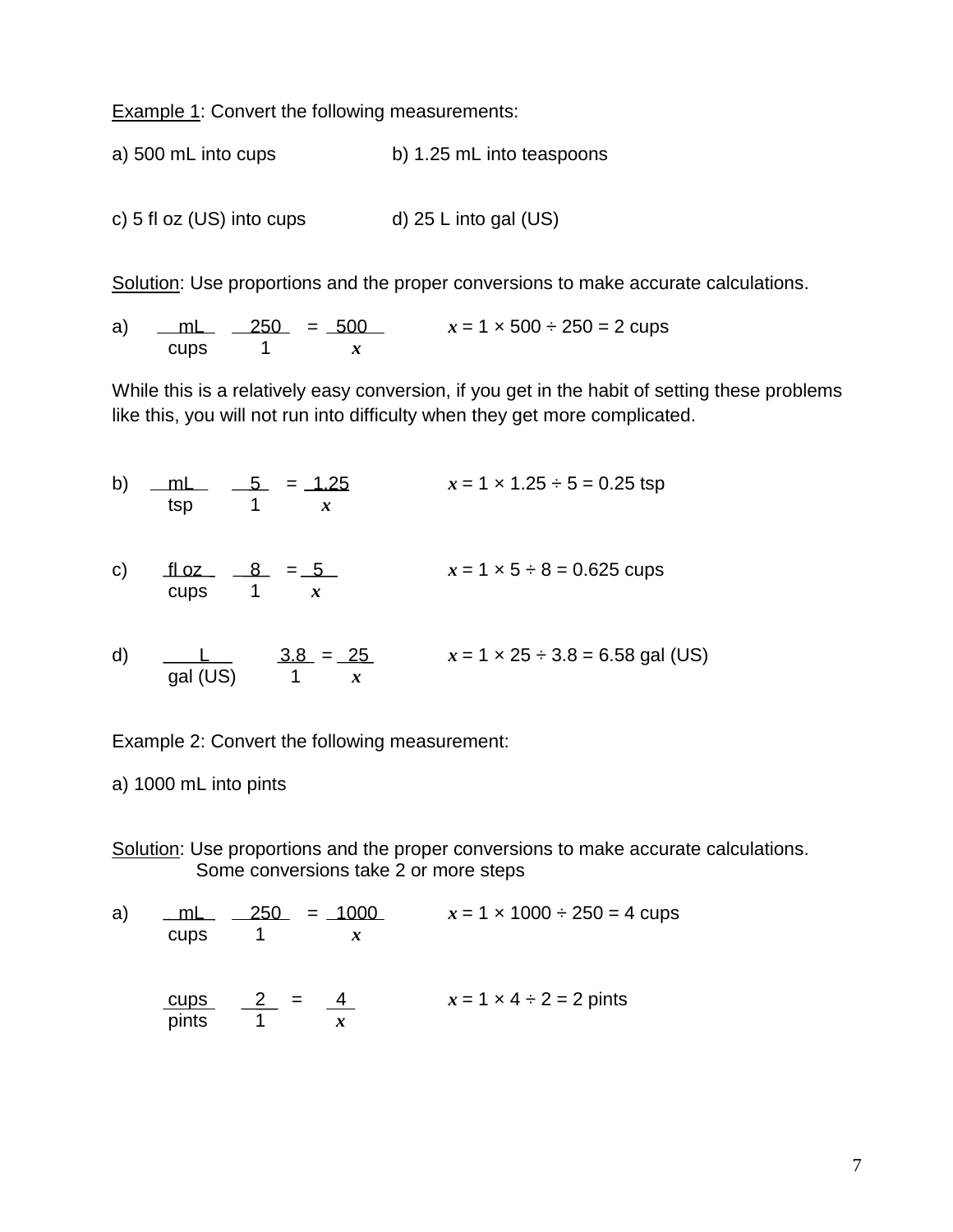### **ASSIGNMENT 2 – CAPACITY**

1) Convert the following measurements.

| a) 5 cups = $\frac{1}{2}$       | fl oz (US) | b) 2 gal = $\frac{1}{2}$ | <sub>-</sub> pt |
|---------------------------------|------------|--------------------------|-----------------|
| c) 6.7 gal (US) = $\frac{1}{2}$ |            |                          | $Q$ qt (US)     |
|                                 | gal (UK)   |                          |                 |

f) 8 bu = \_\_\_\_\_\_\_\_\_\_\_\_\_\_\_ gal (1 bushel (bu) = 8 gal)

2) My gas tank holds 45 L. If I fill up in Washington State, how many American gallons will my tank hold?

3) If I were to fill up my tank in London, England, how many UK gallons would my 45 L tank hold?

4) Ann was making a cake at her aunt's house in California. Her recipe was in metric units but she only has imperial measuring devices. Convert the measurements for her.

30 mL to tablespoons 625 mL to cups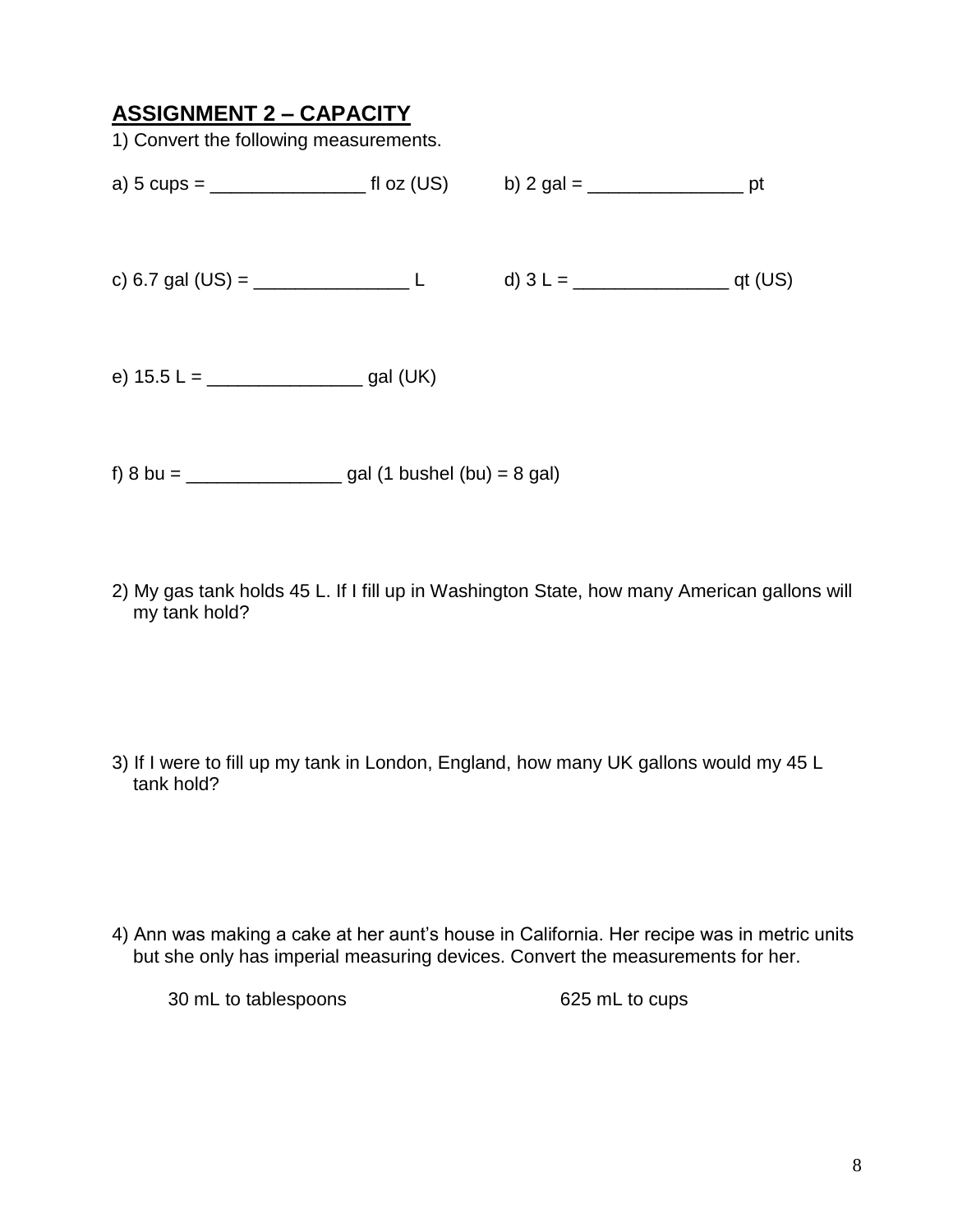# **MASS/WEIGHT IN THE IMPERIAL SYSTEM**

The words mass and weight are often used interchangeably, but they are technically not the same thing. **Mass** is the amount of matter in an object. Mass never changes, no matter where you go on the Earth. **Weight** is the measure of the force of gravity on the object and it can change depending where you are on the Earth. If you are at sea level, your weight will be more than if you are at the top of Mount Everest. However, for our purposes in this course, we will consider use the term weight and consider that it is a stable measure.

In the imperial system, the base units for weight are the ton (tn), pound (lb) and ounce (oz). They are relates in the following way:

1 ton  $(tn) = 2000$  pounds 1 pound (lb)  $=$  16 ounces (oz)

- Example 1: Jennifer needs 1 pond 2 ounces of cheddar cheese, 12 ounces of Gouda cheese, and 11 ounces of Swiss cheese. How many pounds of cheese does she need all together?
- Solution: Add the pounds to the pounds and the ounces to the ounces. Regroup the ounces as necessary.

1 pound + 2 ounces + 12 ounces + 11 ounces 1 pound 25 ounces

Now you must regroup the ounces as 1 pound = 16 ounces.

1 pound 25 ounces - 16 ounces 2 pounds 9 ounces Jennifer needs 2 pounds 9 ounces of cheese.

You could also change the amount of cheddar cheese all to ounces, add the total ounces from the three cheeses together, and then regroup the weight into pounds and ounces. The answer would be the same.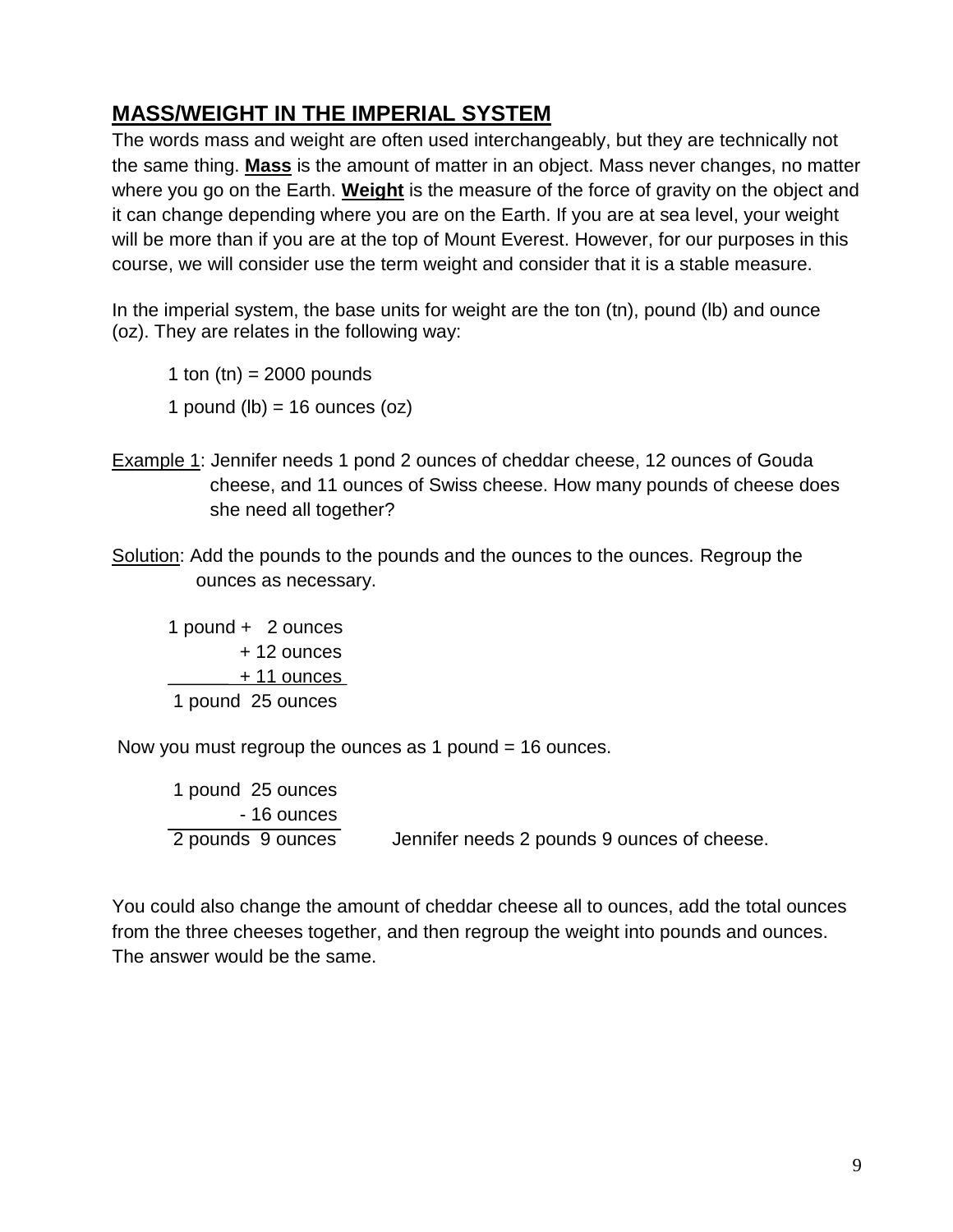### **ASSIGNMENT 3 – MASS/WEIGHT IN THE IMPERIAL SYSTEM**

- 1) Calculate the following conversions. SHOW YOUR WORK BELOW EACH QUESTION!
- a) 54 oz = \_\_\_\_\_\_\_\_\_\_\_\_\_\_\_ lb \_\_\_\_\_\_\_\_\_\_\_\_\_\_\_ oz

b) 15 lb = \_\_\_\_\_\_\_\_\_\_\_\_\_\_\_ oz

c) 648 oz = \_\_\_\_\_\_\_\_\_\_\_\_\_\_\_ lb

2) Lucy gave birth to twins weighing 6 lb 5 oz and 5 lb 14 oz. What was their total weight?

3) The weight of water is approximately 2 pounds 3 ounces per litre. How much would 8 L of water weigh? Give your answer in pounds and ounces.

4) A basket of raspberries weighs 12 ounces. You need 4 lb to make jam. How many baskets do you need to pick?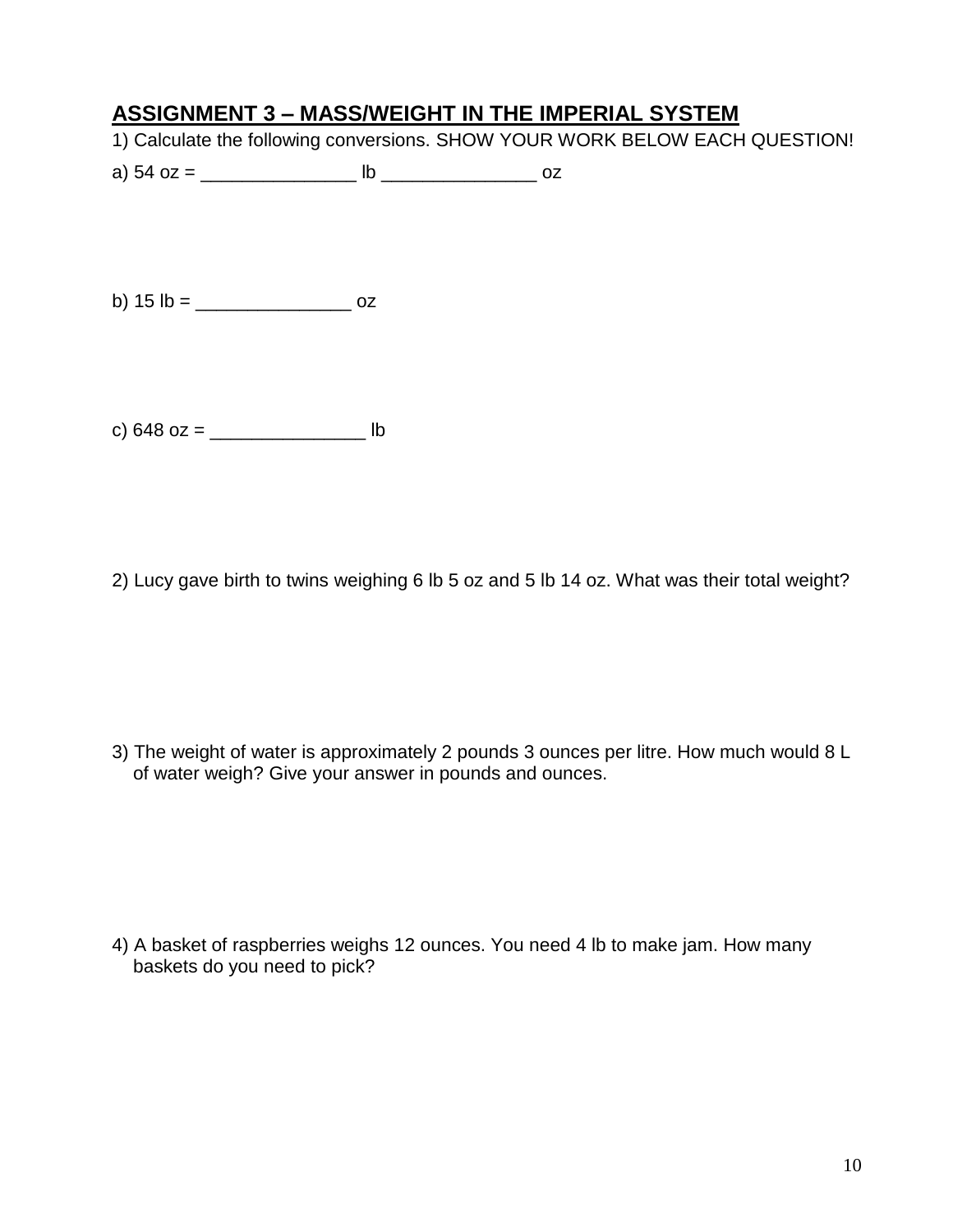#### **MORE MASS/WEIGHT IN THE IMPERIAL SYSTEM**

We have looked at the smaller units of weight, ounces and pounds. Now we will look at conversions with the larger base unit, the ton. Remember, the conversion

**1 ton (tn) = 2000 pounds**

- Example: Alex drives a semi truck. The cab weighs 8.7 tons, and the trailer weighs 6.4 tons. When loaded, the gross weight of the whole truck and its cargo is 21.3 tons. What is the weight of the load in tons, and in pounds?
- Solution: First find the weight of the load in tons by adding the weight of the cab and the trailer and subtracting from the total. Then convert this weight into pounds.

weight of truck = cab + trailer =  $8.7$  tn +  $6.4$  tn =  $15.2$  tn

weight of load = total weight – weight of truck =  $21.3$  tn –  $15.2$  tn =  $6.2$  tn

Now convert this weight into pounds using a proportion.

lb  $2000 = x$   $x = 2000 \times 6.2 \div 1 = 12400$  lb tn 1 6.2

The weight of the load is 6.2 tons or 12 400 pounds.

#### **ASSIGNMENT 4 – MORE MASS/WEIGHT IN THE IMPERIAL SYSTEM**

1) Calculate the following conversions. SHOW YOUR WORK BELOW EACH QUESTION!

a)  $6790 \text{ lb} =$  tn

b)  $5.45 \text{ th} =$  lb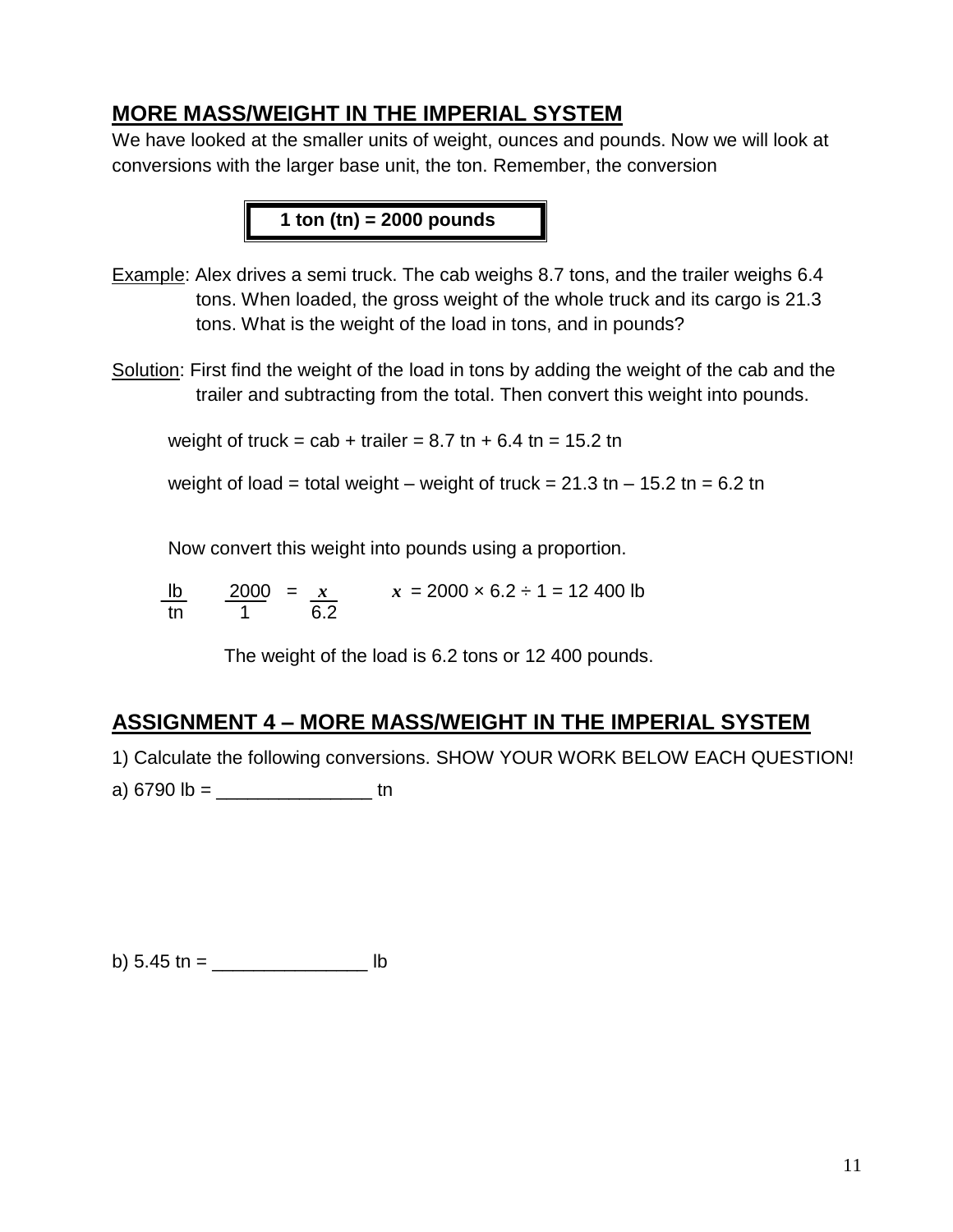2) Kurt is planting wheat on his farm. He is using 28 800 pounds of wheat. How many tons is this?

3) An elevator can carry a maximum load of 1.5 tons. Two constructions workers weighing 195 lb and 210 lb need to load 65 boxes each weighing 42 lb in the elevator with them. Will the elevator safely hold all this weight?

4) A small truck weighs 1300 lb. It is loaded with cement pieces that weigh 150 lb each. The maximum combined weight of the truck and its load is 2.75 tn. How many pieces of cement can be loaded in the truck?

#### **MASS/WEIGHT IN THE METRIC SYSTEM**

In the SI or metric system of measurement, the base unit for mass is the **kilogram**, but it is commonly used for weight as well. These are the common conversions needed in the metric system:

> **1000 grams (g) = 1 kilogram (kg) 1000 milligrams (mg) = 1 gram (g) 1 tonne (t) = 1000 kilograms (kg)**

The tonne (t) in the metric system is **NOT** the same as the ton (tn) in the imperial system. In the working world, a tonne is often referred to as a metric ton to avoid confusion.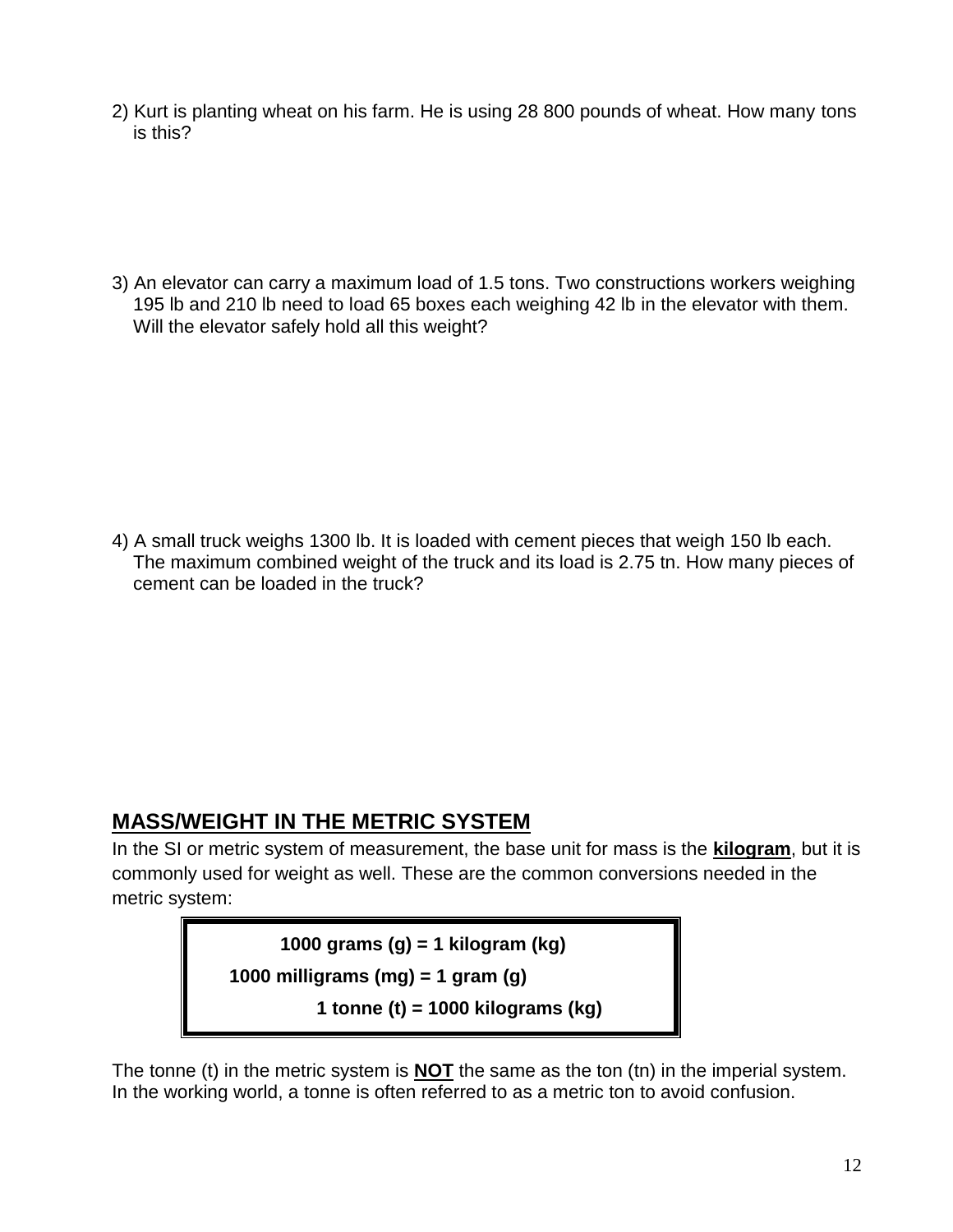**Example 1: Convert the following weights.** 

kg 1000 2975

a)  $6.7 t =$  kg b) 2975 kg =

Solution: Use a proportion and the correct conversions.

a) t 1 = 6.7 *x* = 1000 × 6.7 ÷ 1 = 6700 kg kg 1000 *x* b) t 1 =  $x$   $x = 1 \times 2975 \div 1000 = 2.975$  t

Example 2: A recipe requires 650 g of flour, 340 g of cornmeal, and 220 g of sugar. What is the total weight of these dry goods in kilograms?

Solution: Add the weights together, and then convert to kilograms

Total weight =  $650 + 340 + 220 = 1210$  g

To convert to kilograms, use a proportion.

 $x = 1 \times 1210 \div 1000 = 1.21$  kg  $\frac{g}{kq}$   $\frac{1000}{1}$  =  $\frac{1210}{x}$ 

The total weight is 1210 g or 1.21 kg

#### **ASSIGNMENT 5 – MASS/WEIGHT IN THE METRIC SYSTEM**

1) Convert the following weights. SHOW YOUR WORK BELOW EACH QUESTION!

a) 2.8 kg = \_\_\_\_\_\_\_\_\_\_\_\_\_\_\_ g b) 125 g = \_\_\_\_\_\_\_\_\_\_\_\_\_\_\_ kg

a)  $3.6 t =$  b)  $654 kg =$  b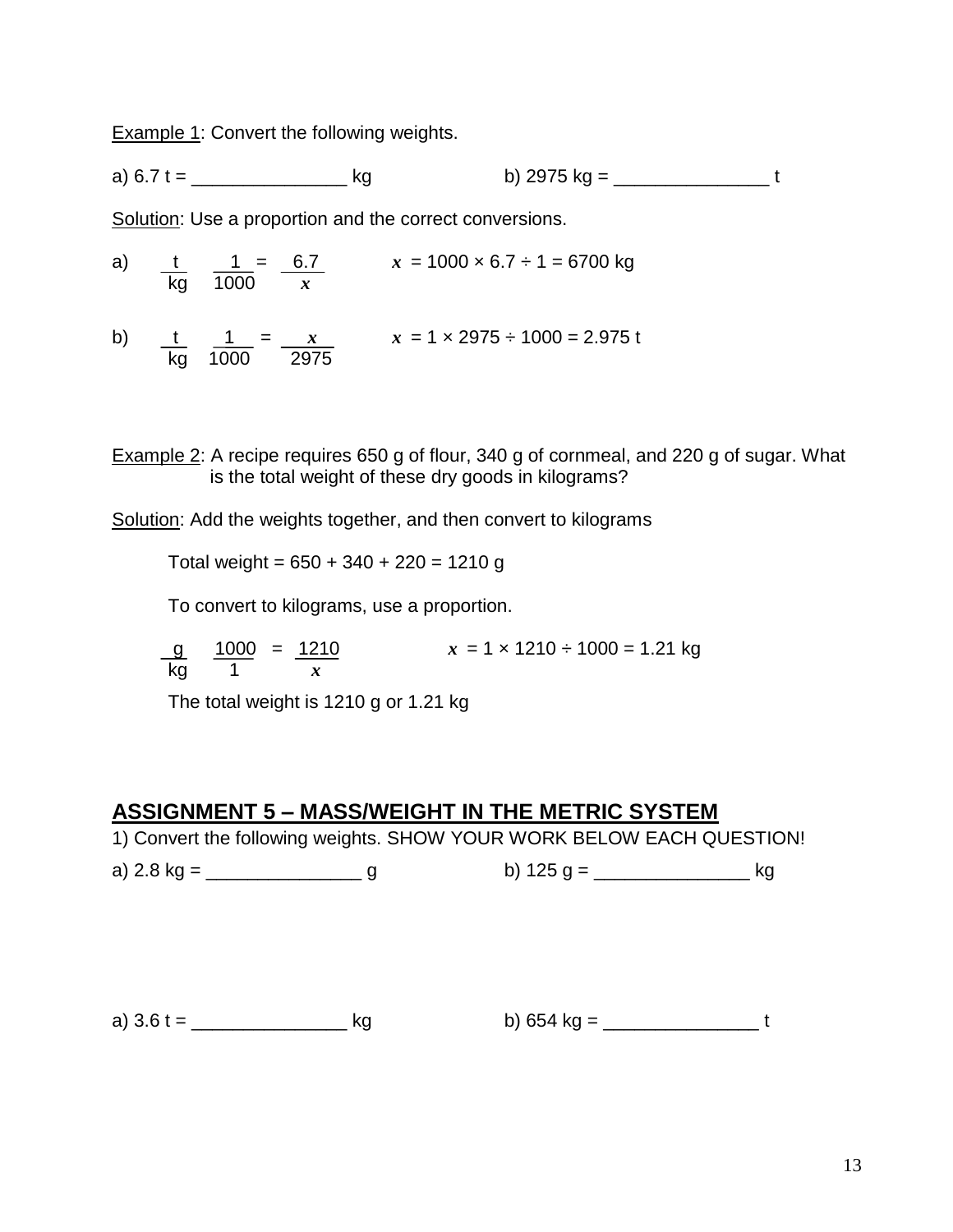2) Irene needs 1.6 kg of tomatoes. She has baskets of tomatoes that weigh 256 g, 452 g, 158 g, and 320 g. How many more grams of tomatoes does she need?

3) A truck weighs 2.6 tonnes. It is loaded with 15 boxes that weigh 210 kg each. What is the total weight of the truck and its contents, in tonnes?

4) Karen is making a pot of potato soup. She needs 8 potatoes and each potato weighs about 375 g. How many kg of potatoes does she need?

## **WEIGHT CONVERSIONS BETWEEN MEASURING SYSTEMS**

You have converted measures of weight from one unit to another within the SI (metric) and within the imperial system. In this section you will work with conversions between the SI units and the imperial units of weight.

The conversion to use between the systems for weight is:

1 kilogram =  $2.2$  lb

Example 1: Lorraine is using a recipe that required 6 pounds of apples. The bag of apples she bought at Safeway only shows the weight in kilograms. How many kilograms of apples does she need?

Solution: Convert the weight using a proportion.

lb 2.2 = 6  $x = 1 \times 6 \div 2.2 = 2.7272$  kg kg 1 *x*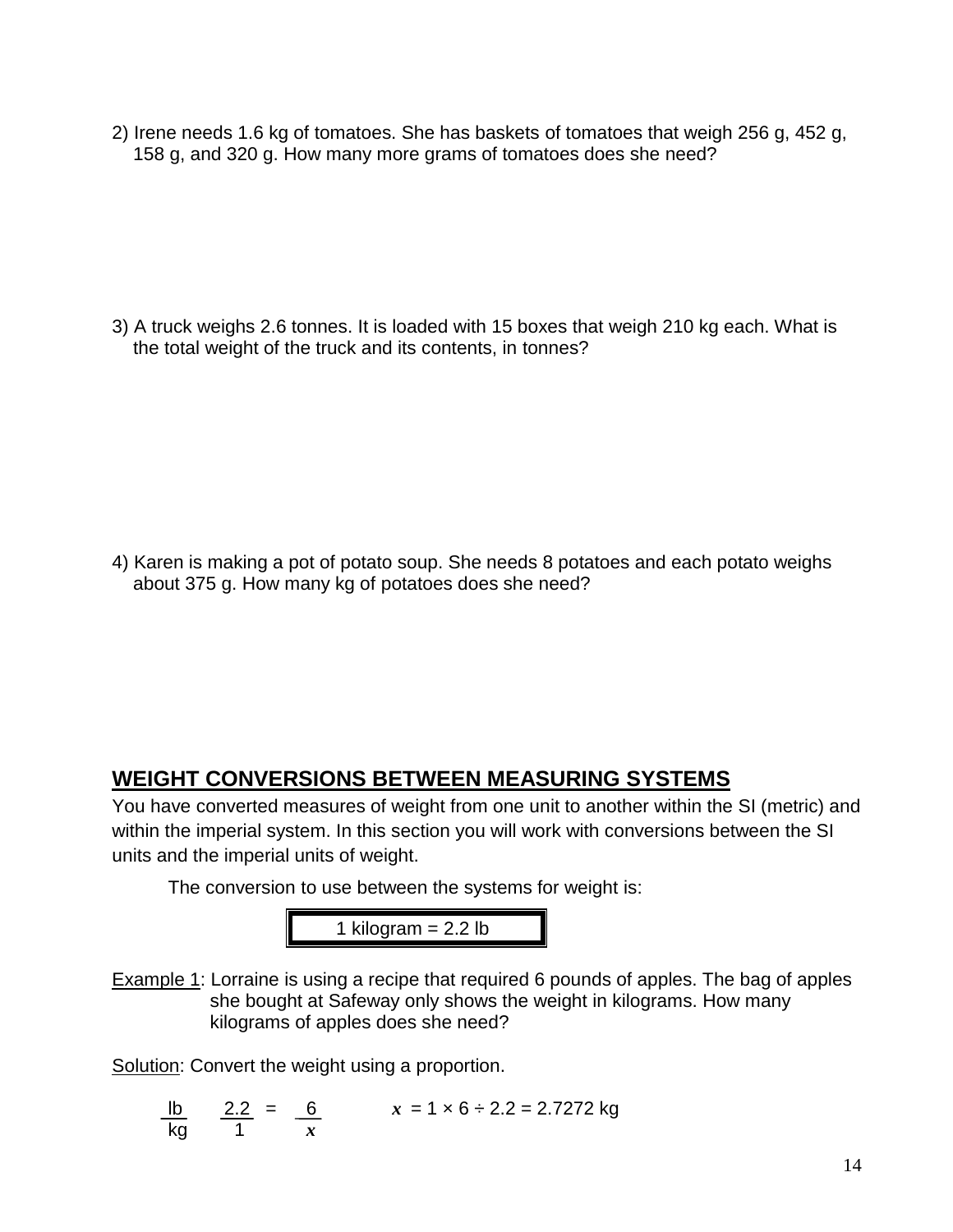The total weight is 2.7 kg

Example 2: A recipe requires 150 g of sugar. How much is this in ounces?

Solution: Change the g to kg, then kg to lb, then lb to oz.

g 1000 = 150 *x* = 1 × 150 ÷ 1000 = 0.150 kg kg 1 *x* lb 2.2 =  $x = 2.2 \times 0.150 \div 1 = 0.33$  lb kg 1 0.150 lb  $1 = 0.33$   $x = 16 \times 0.33 \div 1 = 5.28$  oz oz 16 *x* The sugar has a weight of 5.3 oz.

Example 3: The cost of bananas at one store is \$0.49/lb. At another store, bananas are on sale for \$1.05/kg. Which is the better buy?

Solution: Convert the price of bananas at the first store into kilograms.

The cost of 1 lb is \$0.49, but 1 kg is 2.2 times bigger than 1 lb. So, 1 kg costs 2.2 times more than 1 lb.  $$0.49 \times 2.2 = $1.08$ 

One kilogram of bananas at the first store costs \$1.08 but only \$1.05 at the second store, so the sale at the second store is the better buy.

#### **ASSIGNMENT 6 – WEIGHT CONVERSIONS BETWEEN MEASURING SYSTEMS**

1) Convert the following weights. SHOW YOUR WORK BELOW EACH QUESTION!

a) 67.5 kg = \_\_\_\_\_\_\_\_\_\_\_\_\_\_\_ lb b) 125 lb = \_\_\_\_\_\_\_\_\_\_\_\_\_\_\_ kg

c) 3.6 t = \_\_\_\_\_\_\_\_\_\_\_\_\_\_\_ lb d) 30 000 lb = \_\_\_\_\_\_\_\_\_\_\_\_\_\_\_ t

2) Chen weighs 68 kg. How much does he weigh in pounds?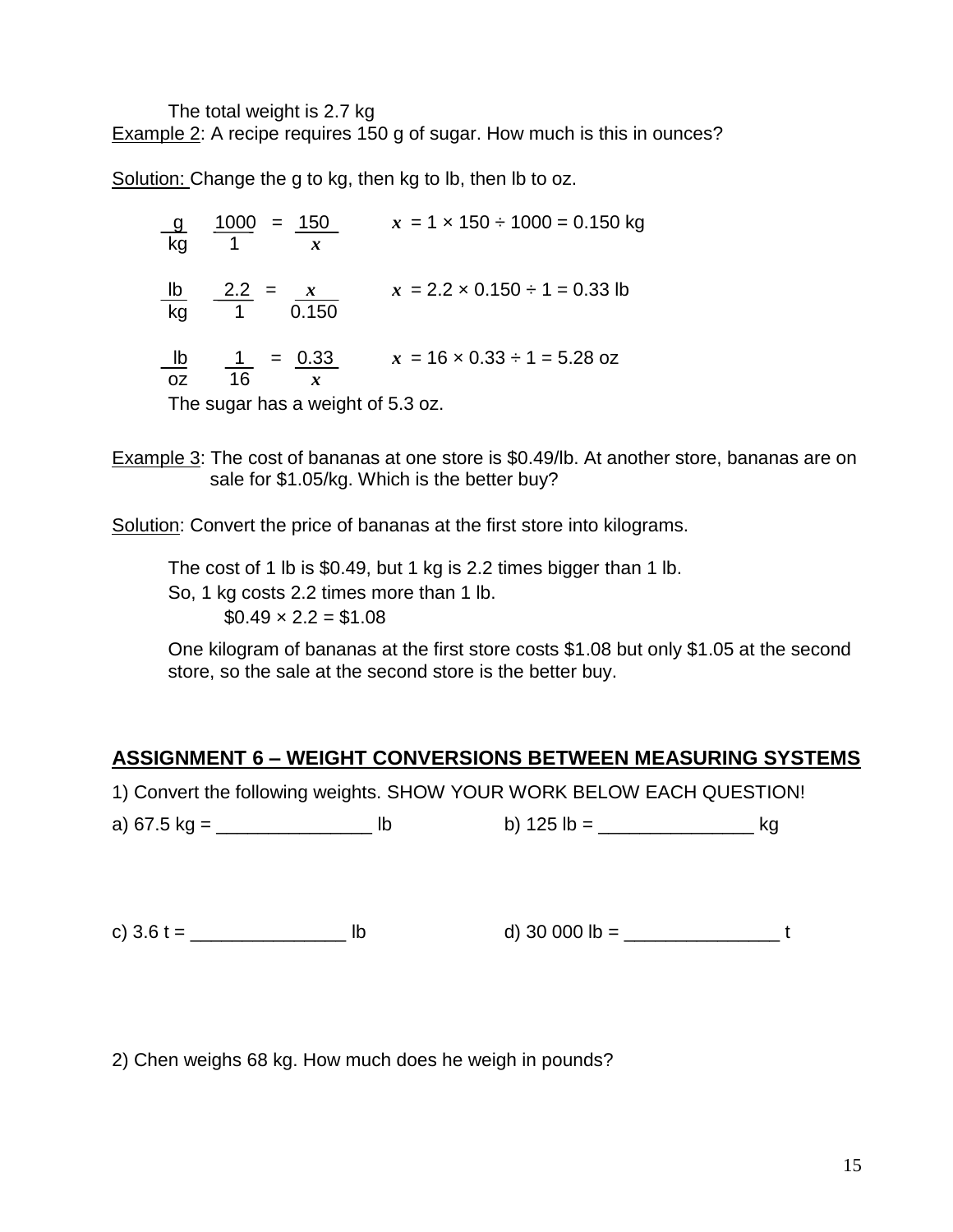3) A baby weighs 7 pounds 12 ounces at birth. How much did it weigh in grams?

4) The smallest bag at the store is 600 g. How much is this in ounces?

5) How much does 1 pound of hamburger cost if the store sells it for \$9.74/kg?

6) Which is the better buy: 200 g of coffee beans at \$3.85 or 1 pound for \$9.60?

7) If a 10 lb bag of grass seed costs \$75.45, how much does the seed cost per kilogram?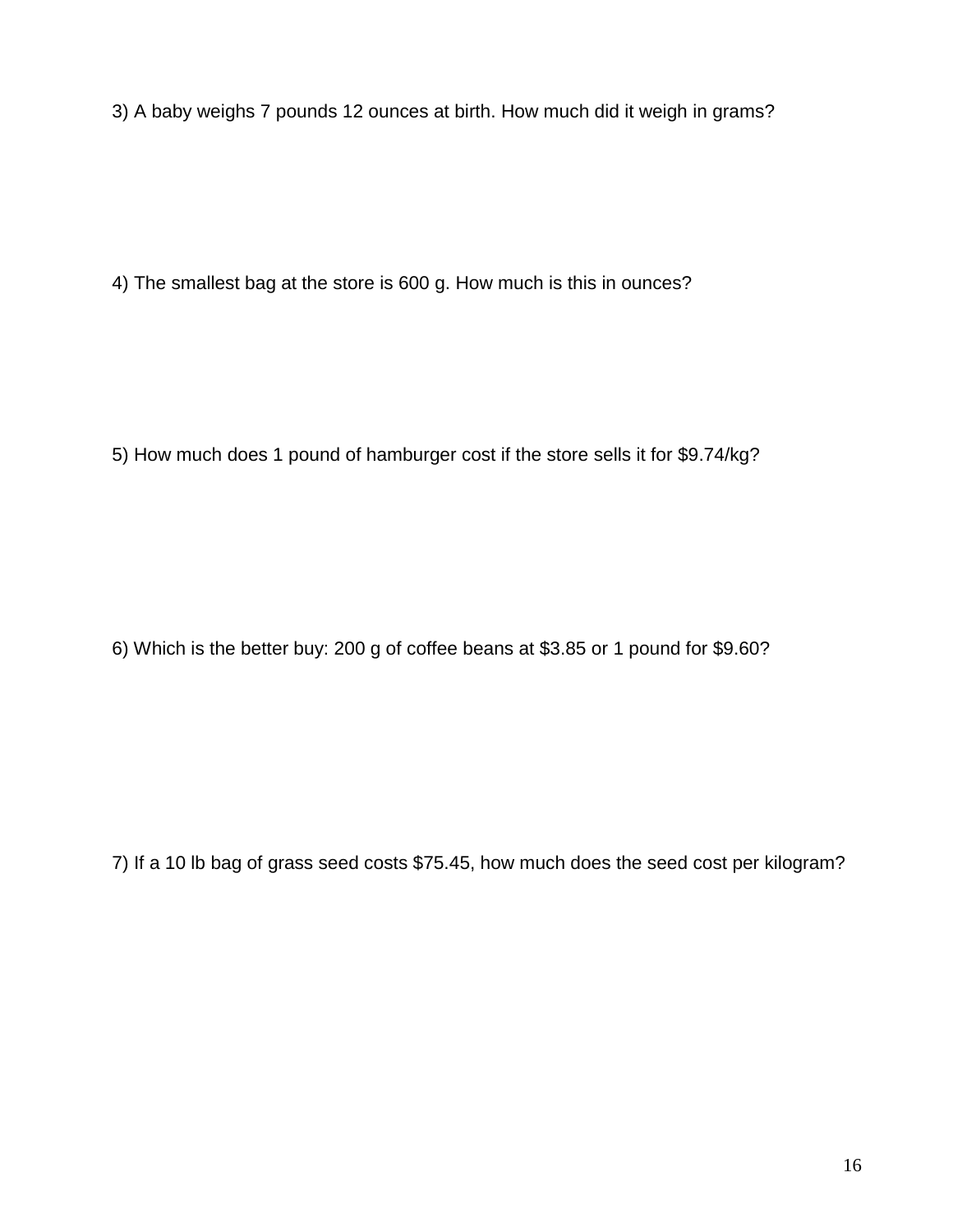## **WORKING WITH TEMPERATURE**

If you travel to the United States, you will notice that the temperature scale is different there. The U.S. uses the Fahrenheit scale ( ${}^{0}$ F) of the imperial system, while Canada uses the Celsius scale  $(^0C)$  of the SI or metric system.

In the SI system, water freezes at  $0^0$ C and boils at 100<sup>0</sup>C. In the imperial system, water freezes at 32<sup>°</sup>F and boils at 212<sup>°</sup>F. Since water freezes at 0<sup>°</sup>C and 32<sup>°</sup>F, the relationship between the two temperature systems can be calculated with the following formulas, where C represents degrees Celsius and F represents degrees Fahrenheit.

$$
C = \frac{5}{9}(F - 32)
$$
 or  $F = \frac{9}{5}C + 32$ 

Example 1: In Seattle, someone said it was  $42^0$ F. What is this temperature in degrees Celsius?

Solution: Use the proper formula and convert, substituting 42 for F.

C = 
$$
\frac{5}{9}
$$
(F – 32) means 5 ÷ 9 x (F – 32)  
\*\*\*Remember to calculate the bracket before dividing or multiplying.

$$
C = 5 \div 9 \times (42 - 32)
$$
  
= 5 \div 9 \times 10  
= 5.6<sup>o</sup>C

--------------------------------------------------------------------------------------------------------------

Example 2: On a hot summer day, the temperature of tar heated to pave a road was  $48^{\circ}$ C. What is this temperature in degrees Fahrenheit?

Solution: Use the proper formula and convert, substituting 48 for C.

 $F = \frac{9}{5}C + 32$  means  $9 \div 5 \times C + 32$ \*\*\*Remember to calculate the dividing and multiplying before adding 32.

$$
F = 9 \div 5 \times 48 + 32
$$
  
= 86.4 + 32  
= 118.4<sup>0</sup>F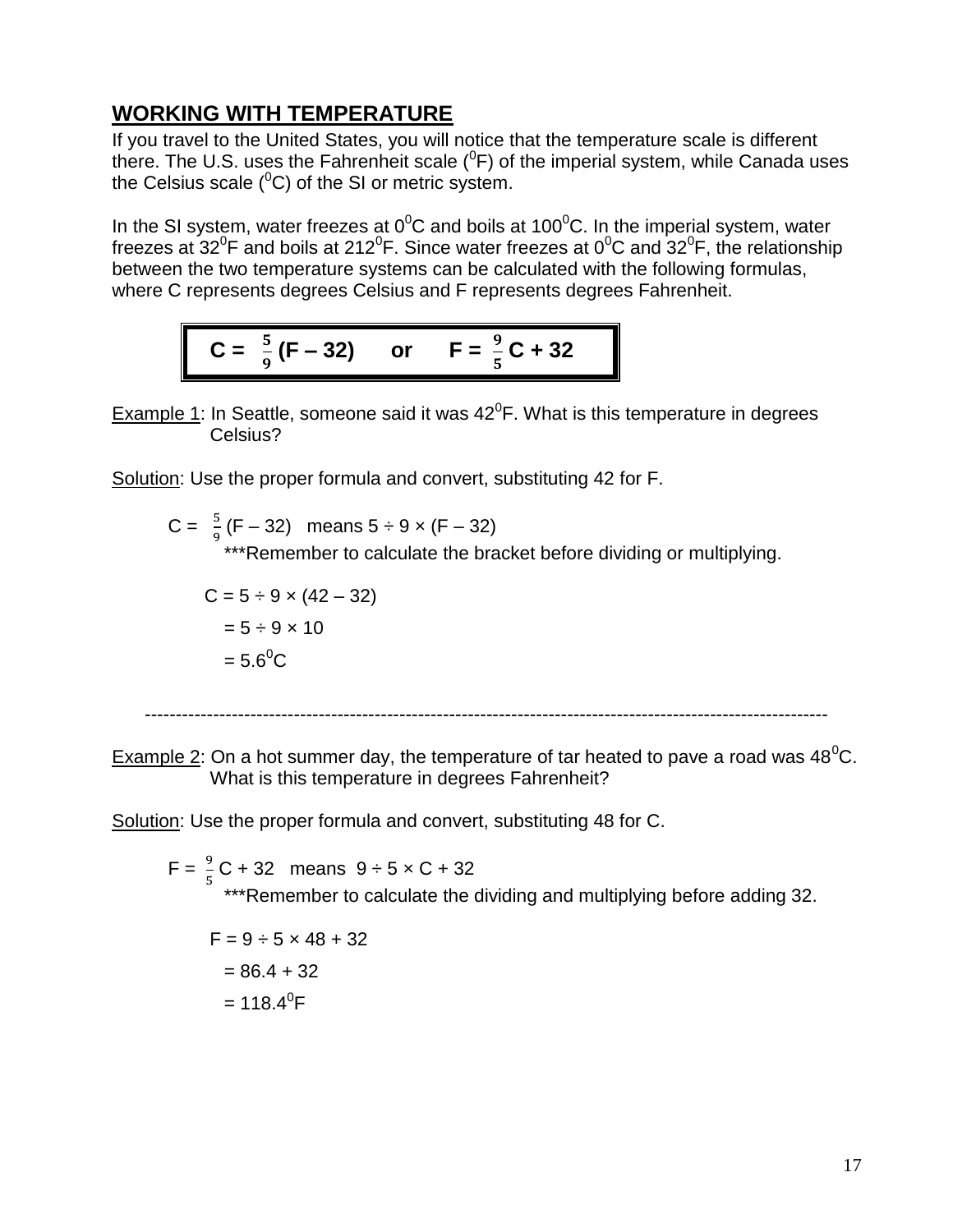## **ASSIGNMENT 7 – WORKING WITH TEMPERATURE**

1) Convert the following temperatures to degrees Fahrenheit. SHOW YOUR WORK!

| a) 35 $^0$ C | b) – $8^0C$ |
|--------------|-------------|
|              |             |

c)  $167^0C$  d)  $21^0C$ 

e) –  $40^{\circ}$ C f)  $202^{\circ}$ C

 $^0$ F

2) Convert the following temperatures to degrees Celsius. a)  $-20^0$ F  $\mathsf F$  b) 80 $^0\mathsf F$ 

| c) 375 <sup>0</sup> F | d) $2^0$ F |
|-----------------------|------------|
|-----------------------|------------|

| e) 0 $^0$ F | $f -2$ |
|-------------|--------|
|             |        |